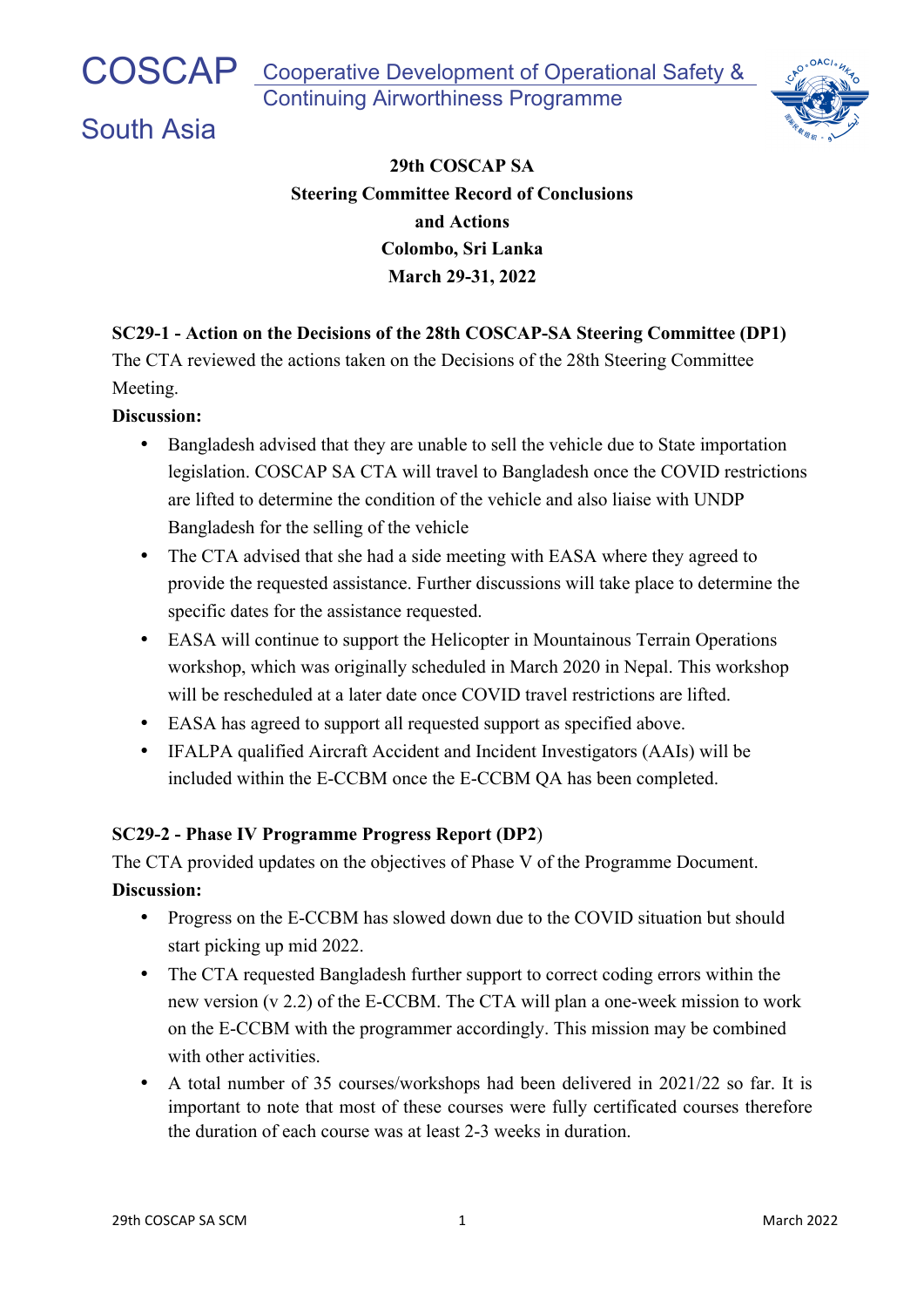# COSCAP Cooperative Development of Operational Safety & Continuing Airworthiness Programme



# South Asia

- Completion of 85% of high and medium priority training requirements in 2021 AWP as approved by the SC; Remaining 4 courses (Enforcement, SSP, SPI/SPT and Safety Performance courses) will be rescheduled for later in 2022.
- Due to the COVID 19 restrictions, the COSCAP SA undertook to have several of the on-site courses converted and delivered into virtual courses (i.e. AIR, AIG, ANS, AGA, NASP, PEL and Audit Techniques).
- Recruitment of the ANS expert is complete  $-2$  terms
- Pakistan PO review (pre-audit) was completed and PEL SSC has been resolved. Work on resolving Bhutan's SSC is on-going. Good progress has been made.
- Maldives and Nepal PQ reviews/follow-ups are currently taking place. Bangladesh PQ review has been initiated starting with AGA.
- Recruitment of the AGA expert is complete  $-2$  terms

## **SC29-3 - Regional Aviation Safety Team (RAST) Reports and Proposed Actions (DP3)**

The CTA provided an account of the RAST related reports.

#### **Discussion:**

- Member States are progressing very well on the development and implementation of the APRAST Safety Tools.
- Due to the COVID pandemic, many States did not have an opportunity to hold a NAST meeting in 2021-22 due to other priorities. It is expected that Member States NASTs will resume in 2022-23.
- Timely and accurate reporting of Runway Conditions in ATS/AIS COSCAP SA will obtain further information and brief Member States accordingly.
- UPRT training is still not fully implemented in some States. COSCAP SA will obtain additional information and support in these areas.
- FRMS training for both OPS and ATCO COSCAP SA will arrange training
- 5G network impact on aircraft Boeing to provide a briefing/seminar
- Development of Drone Regulations COSCAP SA will arrange support in this area
- CTA will spend some time with Afghanistan to discuss the APRAST Safety tools and trackers

#### **SC29-4 - Annual Work Programme (DP4)**The CTA presented the Annual Work

Programme 2022-23, which consisted of four key elements being the Annual Work Plan, Aviation Safety Team Meetings, Technical Assistance and Training.

## **Discussion:**

- COSCAP-SA is planning to provide in-country Technical Assistance (TA) to member States as depicted on the Annual Work Plan (AWP) 2022/23
- Note that the dates on the AWP are for planning purposes only, thus can be adjusted pending State priorities and resource availability.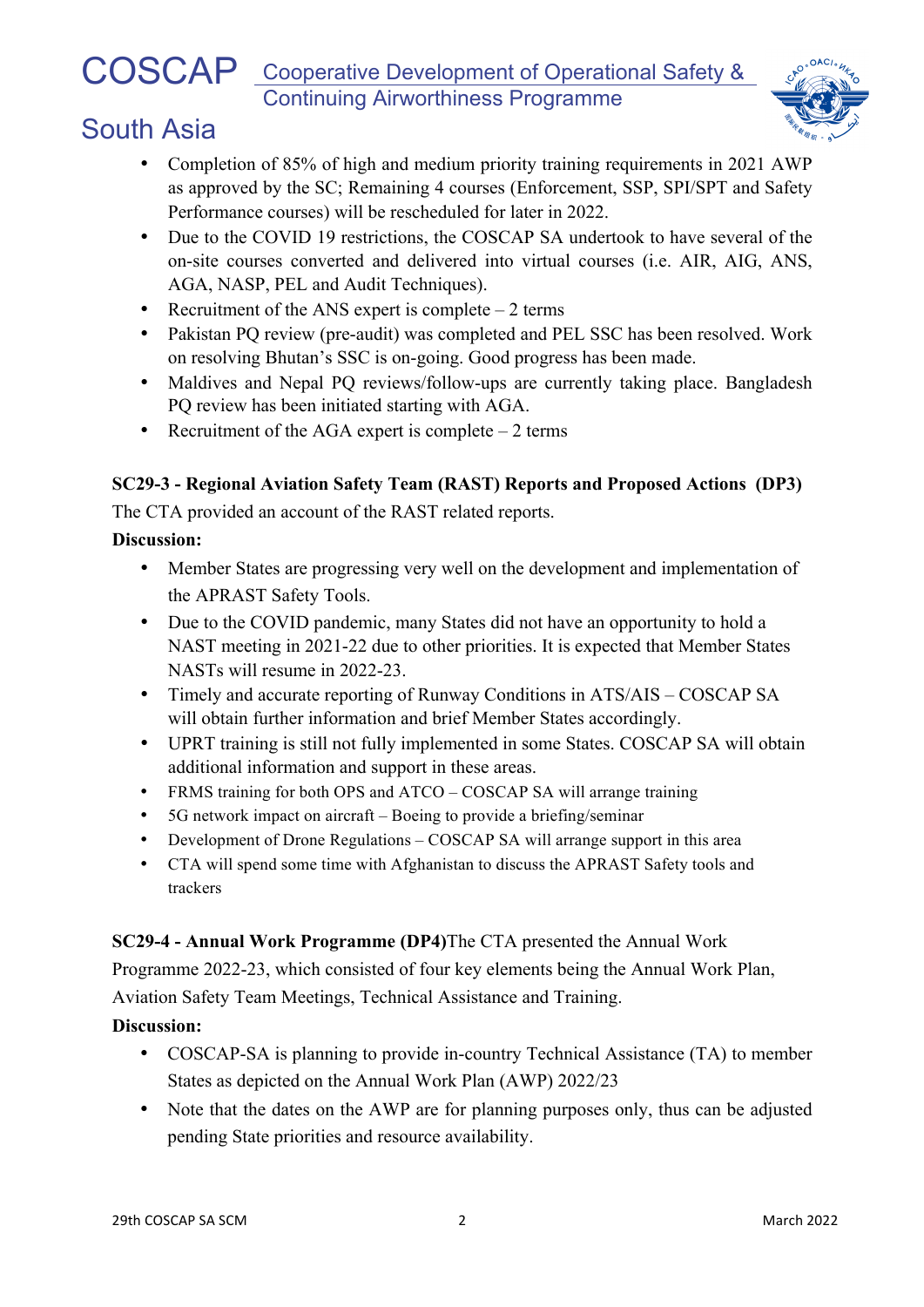## COSCAP Cooperative Development of Operational Safety & Continuing Airworthiness Programme



# South Asia

- For ADHOC TAs, States are requested to notify the CTA preferably 3 months in advance pending resource availability.
- Due to potential COVID pandemic travel restrictions spilling into 2022, two different plans were developed being: Plan A – for training delivered virtually (ZOOM platform) and Plan B – for classroom/OJT deliveries (in country). It is anticipated that training will be delivered virtually at least until mid 2022, and then gradually, once travel restrictions are removed, classroom/OJT training may resume "in country".
- All courses (virtual and in country) and TA that are currently planned for 2022/23 will be subject to careful budget monitoring in order to ensure that related costs are kept in check at all times.
- Member State wish-lists are taken into consideration and prioritized based on commonality and highest demand (similar to previous years).
- Member States may also request ADHOC training that is **not included** within the AWP. Requests for such training should be made to the COSCAP-SA office as early as possible (i.e. 3 months prior)
- The CTA will request Member States to provide a list of their top 5-priority training required.
- The CTA will re-establish the COSCAP-SA and EASA joint activity program and reinforce a partnership with the FAA
- The 29<sup>th</sup> COSCAP SA SCM approved the 2022-23 AWP.

## **SC29-5 - Programme Contributions and Budget 2021-22 (DP5)**

The APAC ICAO APAC ICAO Regional Office presented the status of the COSCAP SA contributions and budget 2021-2022.

#### **Discussion:**

- All Member States have paid their 2021 contributions with the exception of Afghanistan and Sri Lanka
- Sri Lanka is exploring the possibilities of paying their contributions in a different currency than USD.
- Member States to pay their contribution in timely manner.
- Airbus and Boeing will continue to provide monetary and contributions in kind
- ICAO to harmonize the contribution reporting tables for Airbus and Boeing.

## **SC29 - Next COSCAP SA SCM Chairperson and Venue of the 30th COSCAP SA SCM**

• The Chairmanship of the COSCAP SA was handed over to the Pakistan DGCA for a two-year period effective April 1, 2022.